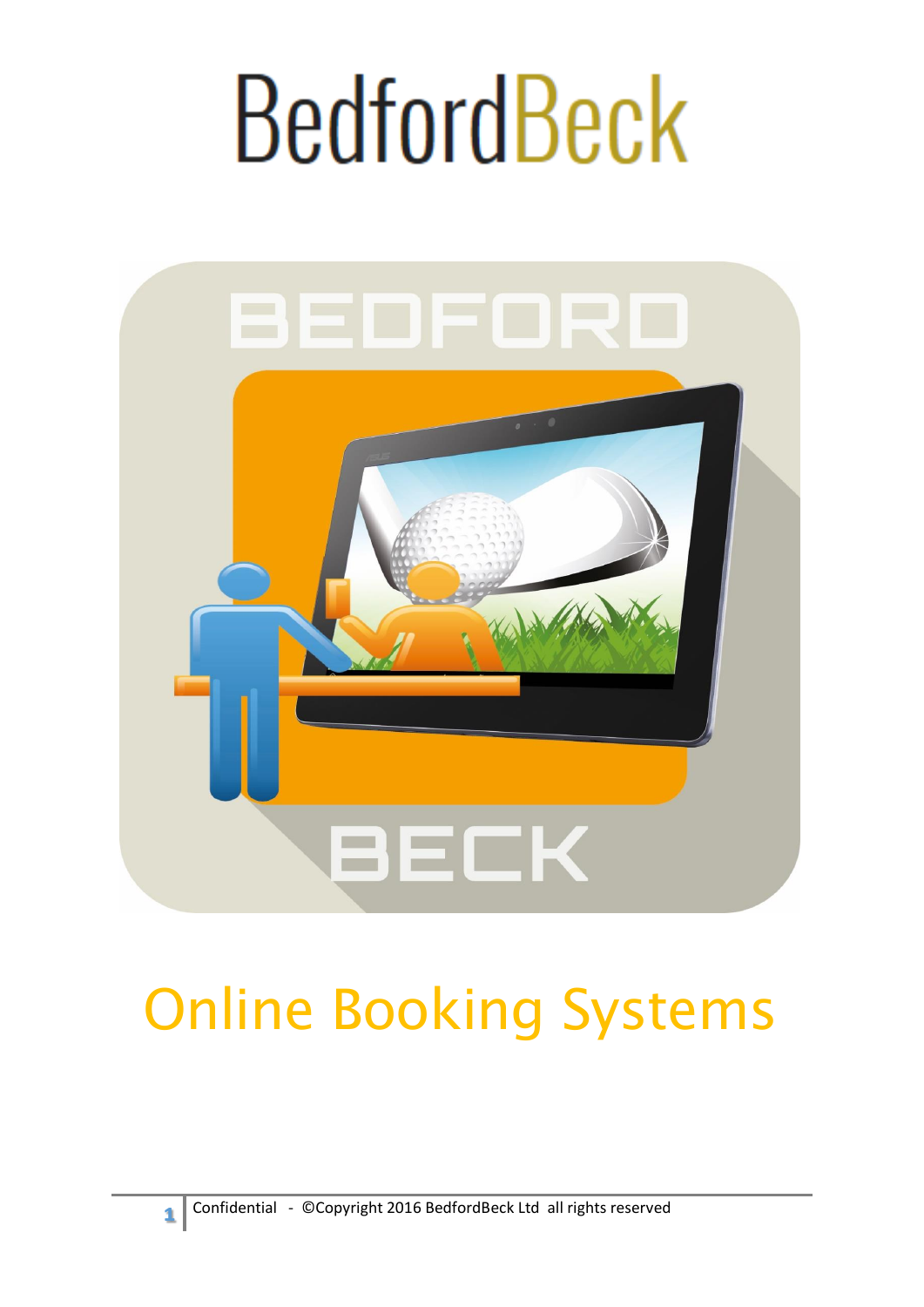#### **Contents**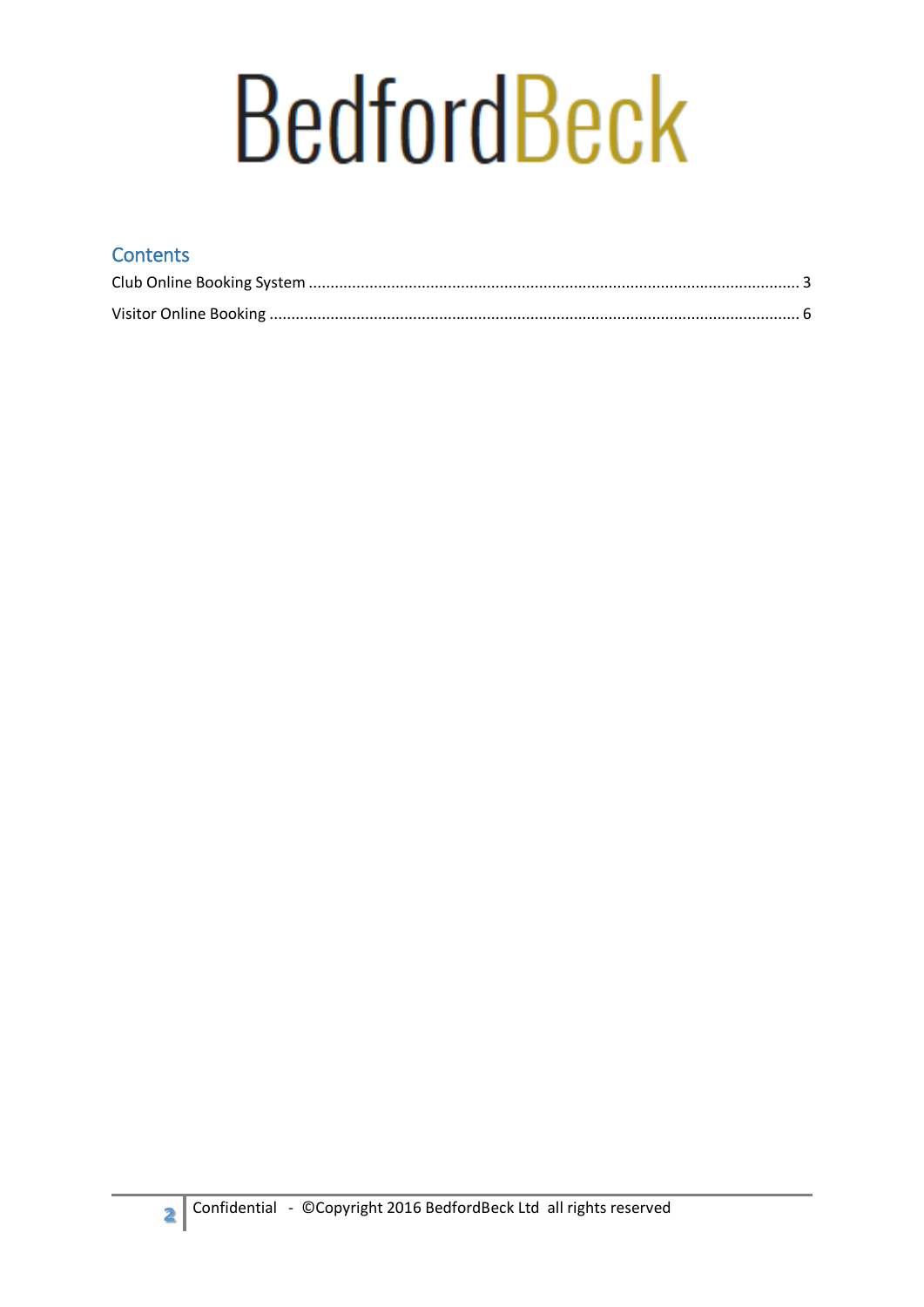### Club Online Booking System

#### <span id="page-2-0"></span>**Fully Responsive (mobile phone and tablet friendly) Booking System**



Booking system can be accessed from existing club website Easy to use, secure interface for booking tee times Book tee times (x) days in advance (determined by club policy) Teetime restrictions can be imposed based on category of membership Can book other members in the same timeslot Can book guests in the same timeslot Automated email confirmation of booking Automated email confirmation of cancelled booking Update password feature Update email address feature View Club Diary

#### **Visiting Parties**

Diary system: Monthly or Daily view of all bookings at a glance Book for any future date Can pre-configure infinite number of group rates Capture details of booking, including times and financial transactions Financial transaction types pre-configured (Buggies, Catering, etc) Print consolidated booking details at the click of a button Email consolidated booking details, including t & cs, to customer at the click of a button If Visitor has booked in the past then details can be retrieved at the click of a button Search for a booking by Name View all pending bookings at the click of a button

Confidential - ©Copyright 2016 BedfordBeck Ltd all rights reserved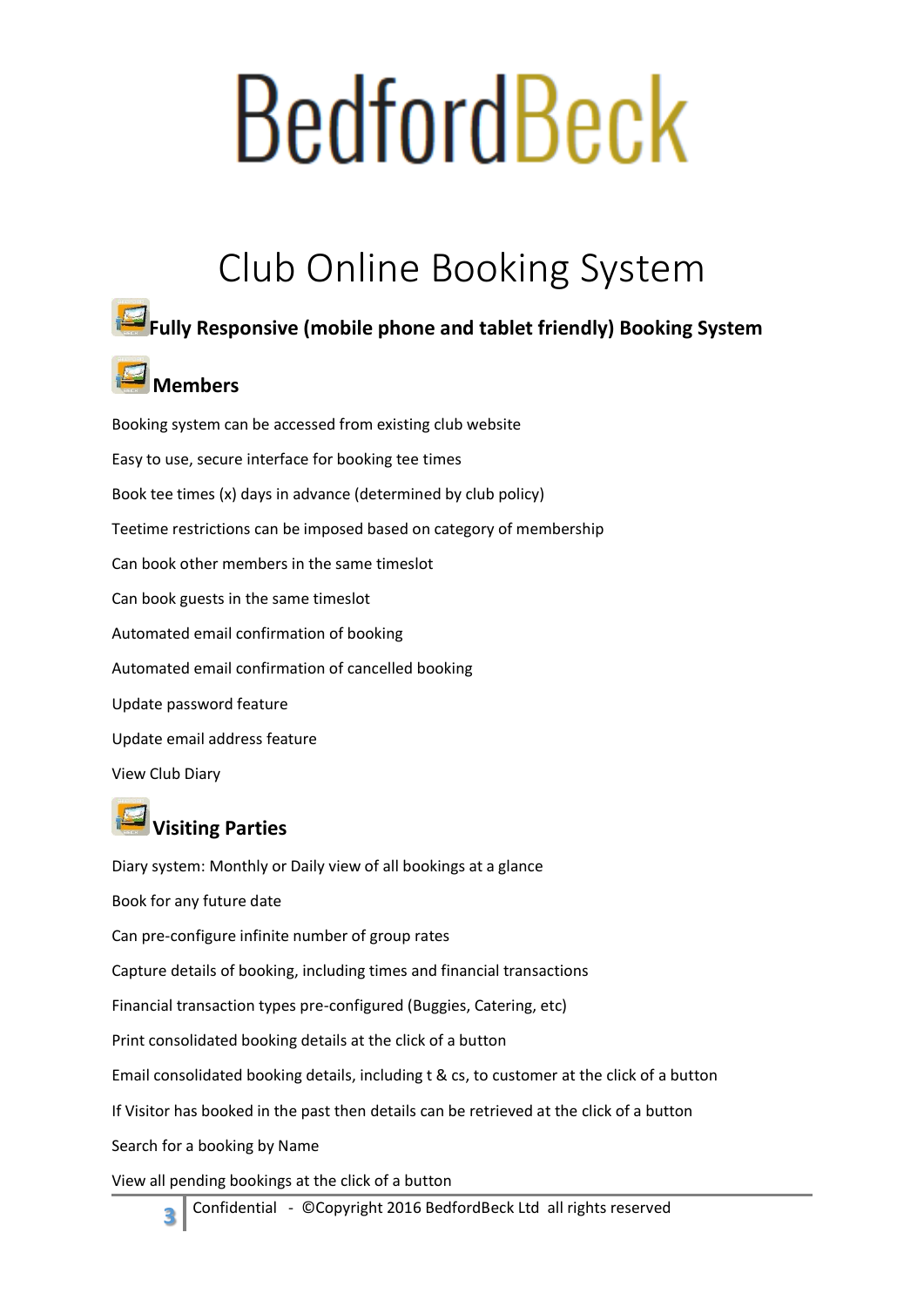View historical bookings

Print next two weeks bookings schedule at the click of a button Special login for Catering and Greens staff to view only bookings in the future

### **Competitions Management**

Pre-enter all club competitions into system Name of competition (will appear on tee sheet) Narrative about competition (will appear on tee sheet) Configure specific parameters for competition if variation from default tee sheet Multiple competitions per day (Ladies, Gents, Juniors, All) SPEEDY function to set up competitions for new year Can close entries for competition prior to competition date Can open entries for a competition earlier than normal

#### **Tee sheet management**

Default tee sheet templates configurable by season Exception tee sheet templates can be set up and linked to specific dates Templates include start time, end time, tee time intervals, number of players per timeslot

### **Highlighter**

Highlight or Block tee times by day-of-week and time-ranges Recurring highlighting or blocking easily configurable

#### **Management**

**4**

Member details management (Add/Amend/Delete) Financial Forecasting per transaction type and date range Number of rounds played Visitors/Members per date range Export member spreadsheet for email blasts / management analysis Export Visitor details for email blasts / management analysis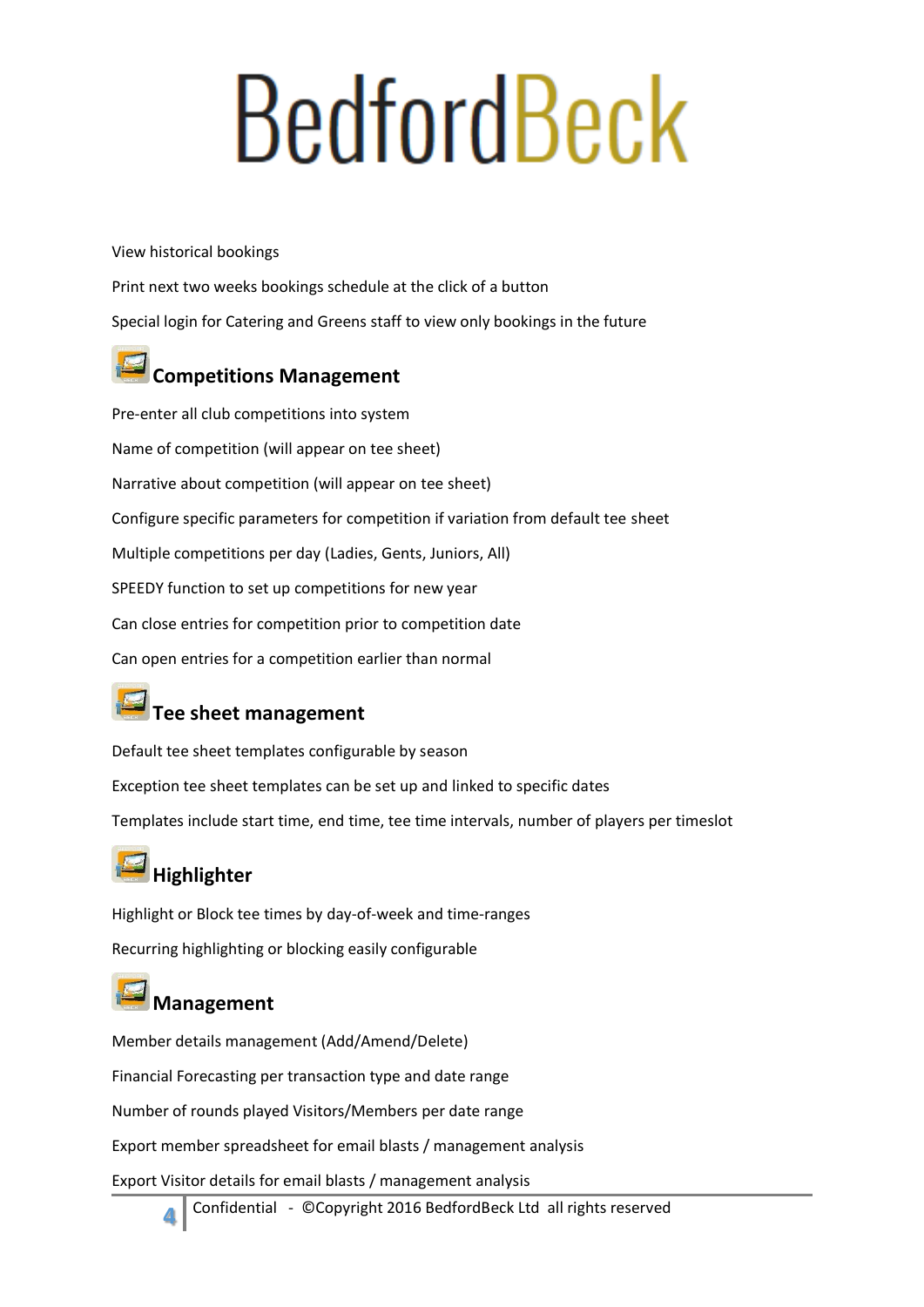

Add golf fixtures (using competitions management feature) to diary.

All groups/visiting parties automatically added to diary during booking process.

Add non-golfing events to the diary (i.e. Burns Night, Valentines Dinner, etc).

Diary accessible to all members through the member's online booking system. Can also be accessed directly from websites built be BedfordBeck Ltd.



Add social events to the Diary

Fully functional text editor allows you to add event details (pictures, text, etc)



#### **Implementation**

Low monthly/annual subscription

One-time setup fee applicable, in addition to subscription fee.

100% Internet based so no software to be loaded on Club workstations – reliable internet connection required

Training provided to selected staff – one day on site included in one-time setup fee.

Ongoing email/telephone support

Additional training can be provided on request (additional charge applies)

### **Integration**

Integrates with **OpenSolutions** EPOS and OSIS products and **HandicapMaster** Golf Handicap Software.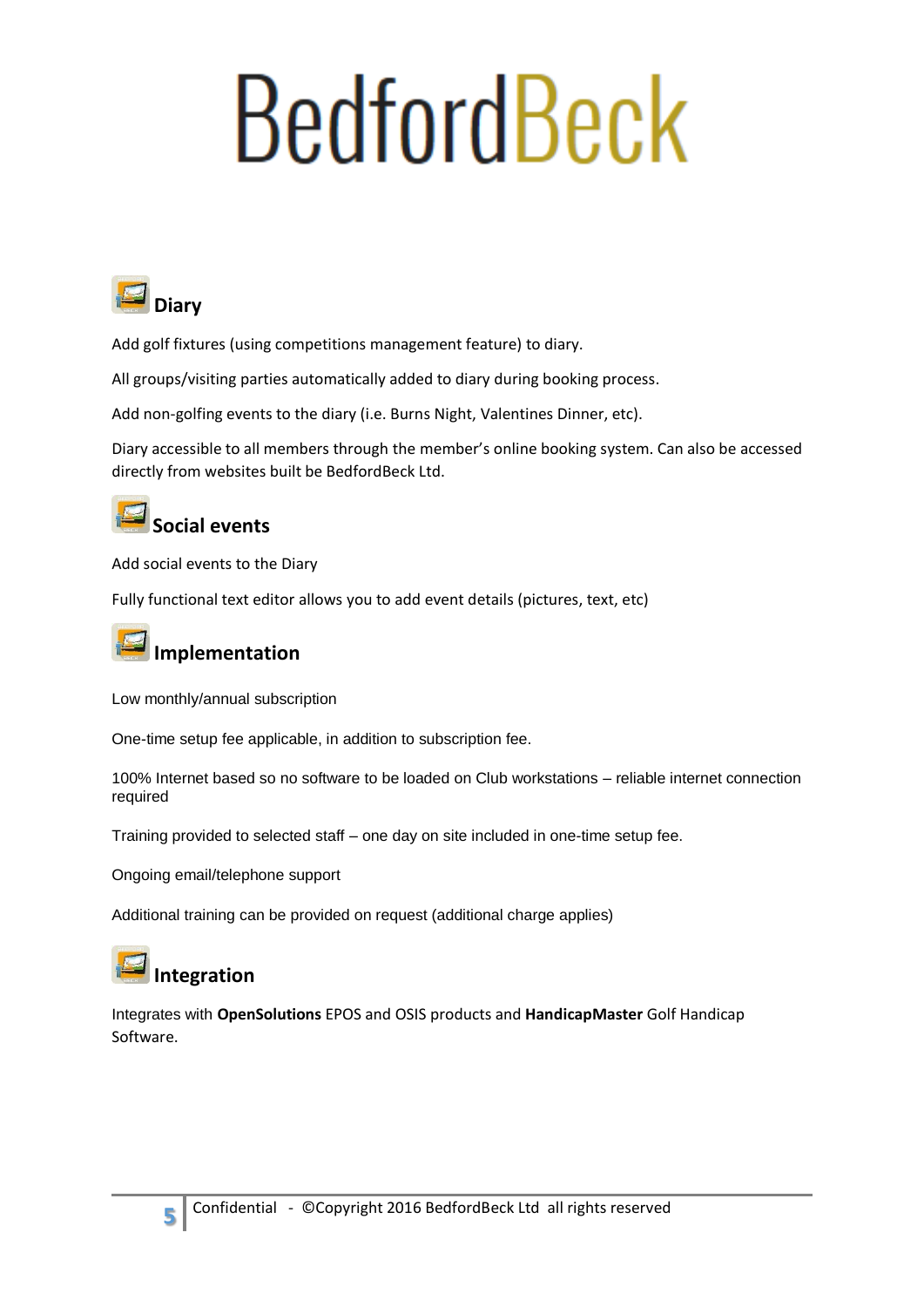### Visitor Online Booking

<span id="page-5-0"></span>*Two types of Visitors: Individuals (1 – 4 players) or Groups. All the features below are set up for each of these types separately*

**Fully Responsive (mobile phone and tablet friendly) Booking System**



#### **Secure Online Booking**

Very easy to use

Totally integrated with Members online booking system

Visitors see real-time availability of tee times

Online credit card processing

Choose between our own credit card validation process, PayPal payment processing or Payment Gateway of your choice

Automated email confirmation to booker and club

#### **Tee times availability**

When setting up competitions these times are automatically blocked to visitors

All bookings made in Club Booking System are automatically blocked to visitors

Using the Highlighter, club can block any times using easy to use Highlighter interface

Availability of future booking dates can be set by future date or rolling number of days (i.e. 30 days hence)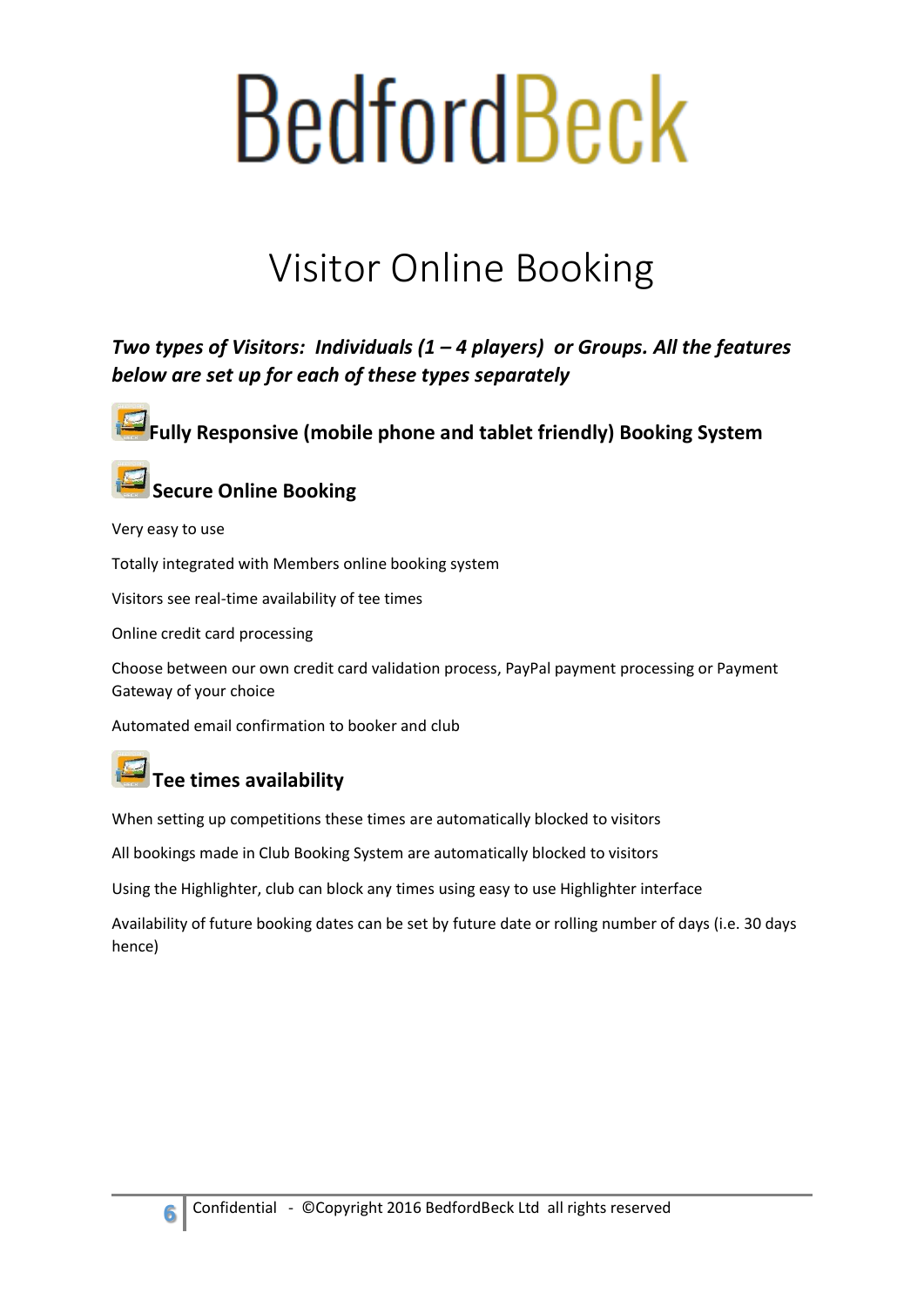

Default rates configurator

Special rates configurator – by date rate – time range – multiple time ranges per day – each with different rate

Can manage rates by tee time to sell "unpopular" times at lower rates, or "popular" times at higher rates.

Deposit % or fixed amount can be set for each booking type; Individuals or Groups (100% if full payment required upfront)



Course conditions message can highlighted

Special offers can be highlighted

Catering offers can be highlighted

### **Processing**

Secure administration of payments

Administration login would depend on Payment process selected

If using BedfordBeck's TeeTimesCart then SSL login would show all bookings made and the state of the booking – Pending, Processed or Cancelled

If using TeeTimesCart then credit card details can be accessed via the secure admin module and processed on existing club credit card machine.

### **Open Competitions**

Online booking for Open Competitions.

Secure online payments facility

Fully functional text editor allows you to add rich content details about an open competition.

Supports multiple formats of open competitions.